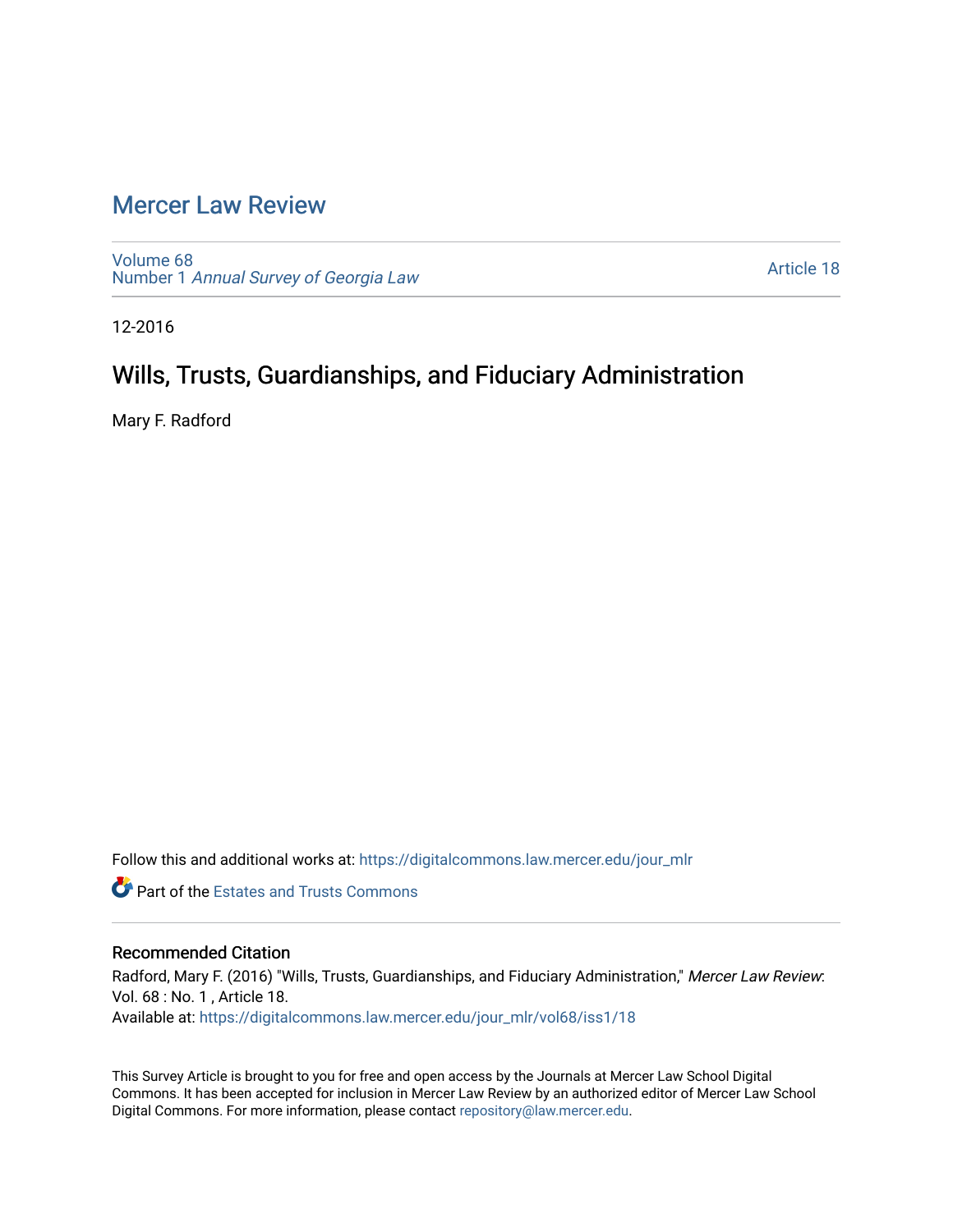# **Wills, Trusts, Guardianships, and Fiduciary Administration**

### **by Mary F. Radford\***

This Article describes selected cases and significant legislation from the period of June **1, 2015** through May **31, 2016** that pertain to Georgia fiduciary law and estate planning.'

#### I. GEORGIA **CASES**

#### *A. Virtual Adoption*

Virtual adoption is a declaration a court issues after a decedent has died that allows a child whom the decedent agreed to adopt to be treated, for inheritance purposes, as if the child had been legally adopted.<sup>2</sup> The case of *Johnson v. Rogers3* illustrates the interaction between the virtual adoption doctrine and Official Code of Georgia Annotated **(O.C.G.A.)** section 53-4-48,4 which allows a child who is adopted after his or her parent's will has been executed to take a share of the parent's estate equal to the share the child would have inherited had the parent died intestate. In this case, the wife of a couple who had raised their

**<sup>\*</sup>** Marjorie Fine Knowles Professor of Law, Georgia State University College of Law. Newcomb College of Tulane University (B.A., 1974); Emory University School of Law **(J.D., 1981).** Reporter, Probate Code Revision Committee, Guardianship Code Revision Committee, and Trust Code Revision Committee of the Fiduciary Section of the State Bar of Georgia. Past President, American College of Trust and Estate Counsel **(ACTEC).** Author, GEORGIA GUARDIANSHIPS **AND** CONSERVATORSHIPS (West **2016-17** ed.); REDFEARN: WILLS **AND** ADMINISTRATION **IN** GEORGIA (West **2016-17** ed.); GEORGIA TRUSTS **&** TRUSTEES (West **2016-17** ed.). The Author is grateful to Georgia State University College of Law graduate Rachelle Carmel for her research assistance.

**<sup>1.</sup>** For an analysis of Georgia Wills and Trusts during the prior survey period, see Mary F. Radford, *Wills, Trusts, Guardianships, and Fiduciary Administration,* **67** MERCER. L. REV. **273 (2015).**

<sup>2.</sup> For an in-depth discussion of virtual adoption, see MARY F. RADFORD, REDFEARN: WILLS **AND** ADMINISTRATION IN GEORGIA **§** 9:4 **(2016-17** ed.).

**<sup>3. 297</sup>** Ga. 413, **774 S.E.2d** 647 **(2015).**

<sup>4.</sup> **O.C.G.A. § 53-3-48** (2011).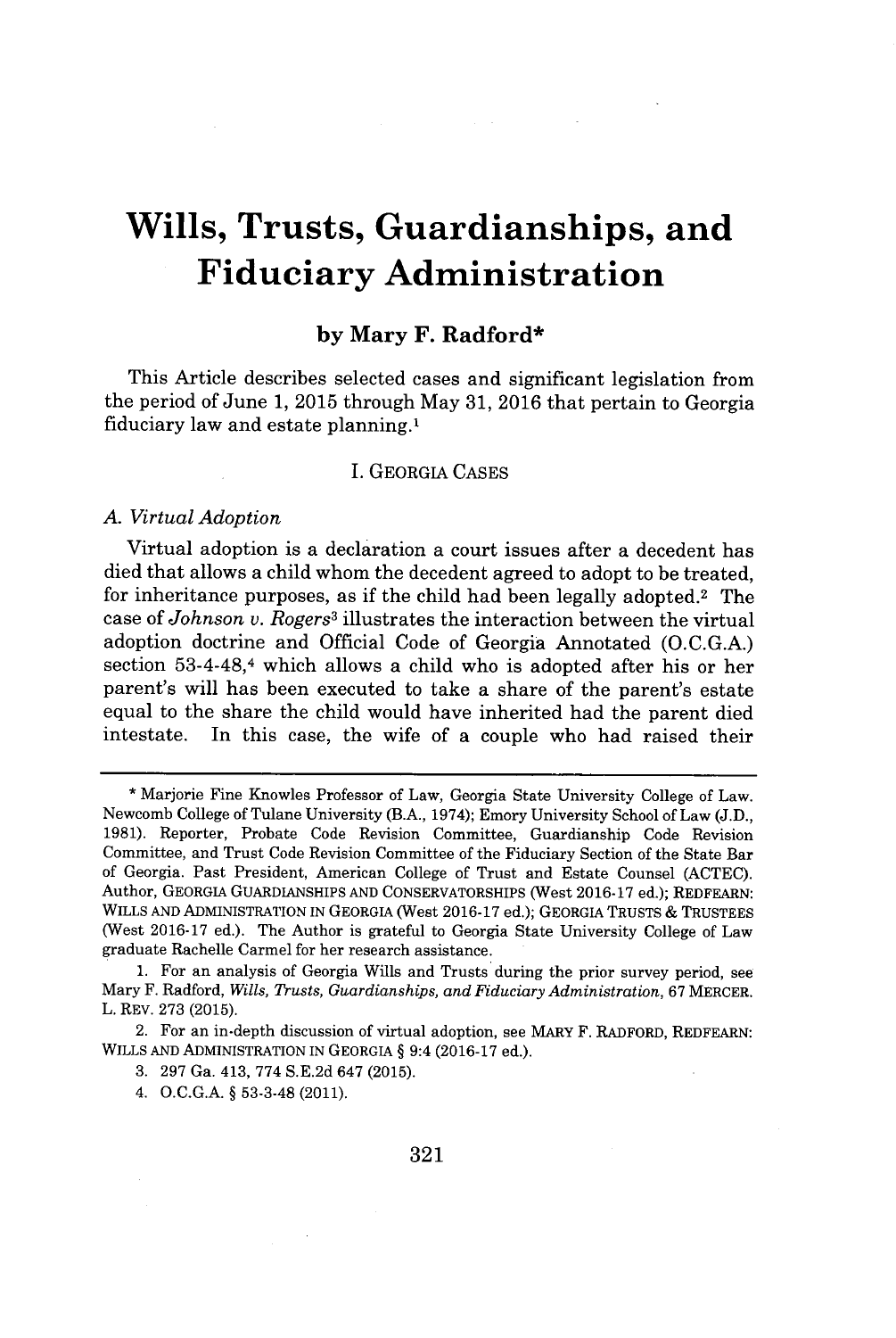grandniece wrote a will devising some property to the grandniece and the bulk of her estate to her husband.<sup>5</sup>When the wife died, the grandniece tried to claim an intestate share of the estate under the theory that she was virtually adopted **by** the couple after the wife's will was executed, and thus was entitled to share the estate with the surviving husband.<sup>6</sup> Although the Georgia Supreme Court discussed in detail the circumstances under which it would recognize a virtual adoption,<sup> $7$ </sup> it concluded the doctrine would not apply in this case because the doctrine is applied only when a decedent has died intestate. $8$  In this case, the decedent died with a will, rather than intestate, so the court refused to expand the doctrine to cover this case.<sup>9</sup> The court noted that "only a clear" legislative direction could abrogate the rule that virtual adoption requires intestacy."<sup>10</sup>

#### *B. Breach of Fiduciary Duty*

In *Wells Fargo National Bank, N.A. v. Cook,"* the Georgia Court of Appeals examined whether a bank trustee of a charitable remainder annuity trust (CRAT) had breached its fiduciary duty and contractual obligations in the management of the trust. The CRAT was set up **by** a couple who planned to use the annuity stream from the CRAT to fund their retirement.12 With a CRAT,

donors can transfer assets into a trust and then provide for, among other options, an annual distribution to one or more beneficiaries for their lifetime, with the remainder of the trust paid to a qualified charity upon the beneficiaries' death [citing **26 U.S.C.** *§* **664(d)(1)].** The annuity amount paid to beneficiaries must be in a predetermined fixed sum (calculated on the date that the CRAT is funded), and it must be no less than **5** percent and no greater than **50** percent of the initial fair market value of the trust [citing **26 U.S.C.** *§* **664(d)(1)(A)]. <sup>13</sup>**

- **8.** *Id.* at 415, **774 S.E.2d** at **650.**
- **9.** *Id.* at 413, **774 S.E.2d** at 648-49.
- **10.** *Id.* at 416, **774 S.E.2d** at **650.**
- **11. 332** Ga. **App.** 834, **775 S.E.2d 199 (2015).**
- 12. *Id.* at **835, 775 S.E.2d** at 201.
- **13.** *Id.*

**<sup>5.</sup>** *Johnson,* **297** Ga. at 413, **774 S.E.2d** at 648.

**<sup>6.</sup>** Under **O.C.G.A.** *§* **53-2-1(c)(1),** if a wife dies intestate survived **by** her spouse and a child, the spouse and child share the decedent's estate equally. O.C.G.A.  $\S$  53-2-1(c)(1) (2011).

*<sup>7.</sup> Johnson,* **297** Ga. at 414-15, **774 S.E.2d** at 649-50.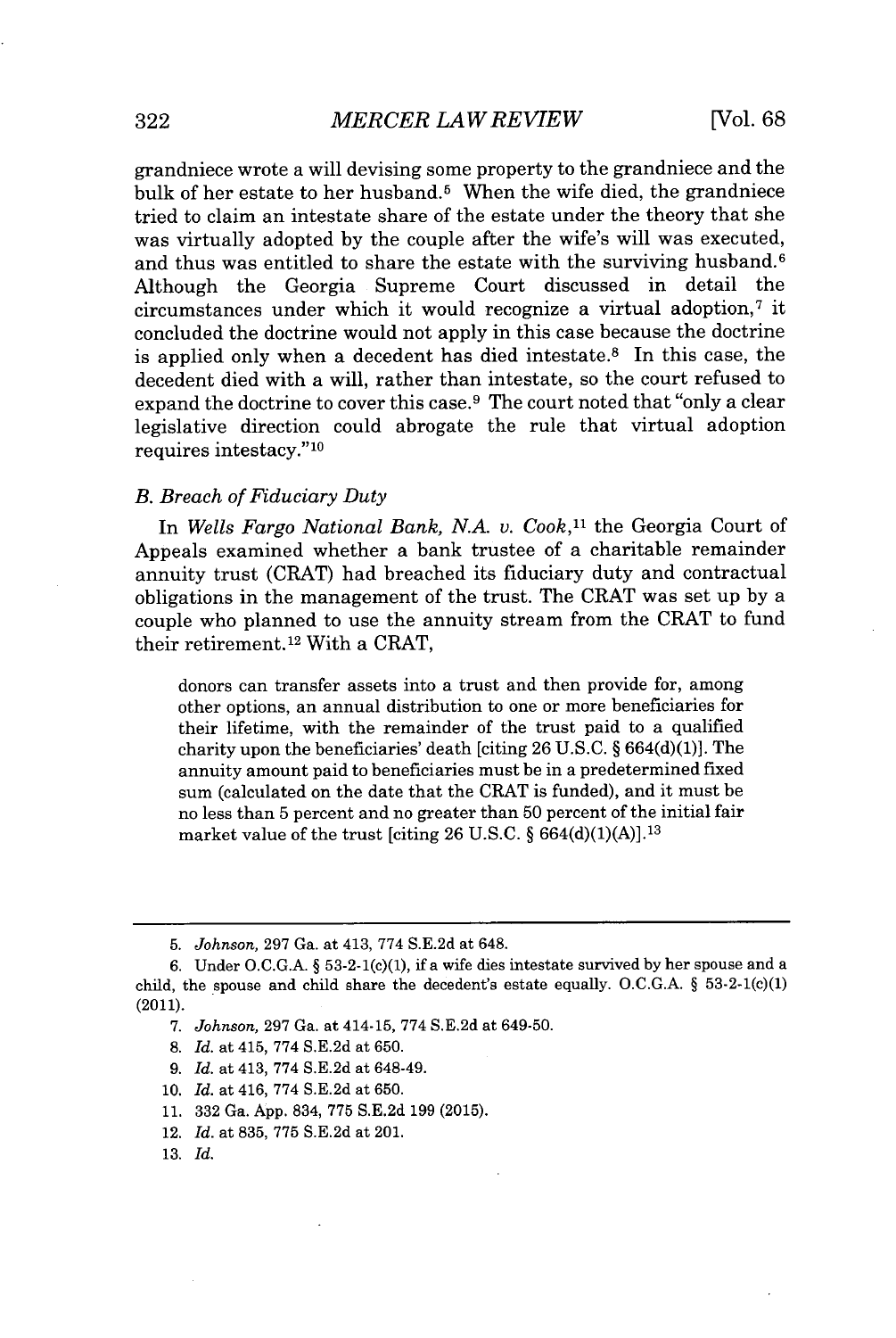As their annuity amount, the couple chose an amount equal to **7.5%** of the initial fair market value of the trust.14 Over time, the bank paid the annuity amount and sent reports to the couple. The couple became concerned when the reports showed the annuity distributions were depleting the trust funds at a high rate, and they claimed that the bank had guaranteed an annual distribution from the trust to the couple for the remainder of their lifetimes.<sup>15</sup> When the trust funds had been completely depleted, the couple sued the bank, alleging the bank had breached its fiduciary duty **by** mismanaging the funds and its contractual promise to provide an annuity stream to the couple for the rest of their lives.<sup>16</sup> The court of appeals began by stating that the bank deserved summary judgment in its favor for any claims accruing before April 2010 because those claims were barred **by** the applicable statute of limitations.<sup>17</sup> As to the claims not barred by the statute of limitations, the court of appeals held these claims failed as a matter of law because the couple did not provide any expert testimony demonstrating mismanagement of trust funds resulting in the depletion of the trust assets.<sup>18</sup> As to the breach of contract claim, the court agreed with the bank that the trust document itself clearly contemplated that the annuity distributions could be made from the trust principal if the income earned **by** the trust was not sufficient to pay the designated amount.<sup>19</sup> Furthermore, the court found nothing in the trust document to suggest the trustee would continue to make payments to the couple after the trust funds were depleted. <sup>20</sup>

#### *C. Guardianship of Minors*

Generally speaking, Georgia probate courts are responsible for overseeing the guardianships of minors.<sup>21</sup> The probate court has the power to appoint a "permanent guardian" for a minor who has no other

**19.** *Id.* at 843, **775 S.E.2d** at **207.**

<sup>14.</sup> *Id.* at **836, 775 S.E.2d** at 202.

**<sup>15.</sup>** *Id.* at **837, 775 S.E.2d** at 202.

*<sup>16.</sup> Id.* at **837-38, 775 S.E.2d** at **203.**

**<sup>17.</sup> O.C.G.A.** *§* 53-12-307(a) (2011) bars claims brought for actions that occurred more than two years after the claimant receives a report from the trustee sufficient to reveal to the claimant the existence of a claim against the trustee. The court of appeals found the detailed trust reports the bank had sent to the couple were adequate to disclose the existence of any claim against the bank. *Wells Fargo Nat'l Bank, N.A.,* **332** Ga. **App.** at **838- 39, 775 S.E.2d** at 203-04.

*<sup>18.</sup> Wells Fargo Nat'l Bank, N.A.,* **332** Ga. **App.** at 843, **775 S.E.2d** at **206.**

<sup>20.</sup> *Id.* at 844, **775 S.E.2d** at **207.**

<sup>21.</sup> **O.C.G.A.** *§§* **15-9-30(5), (6) (2015).**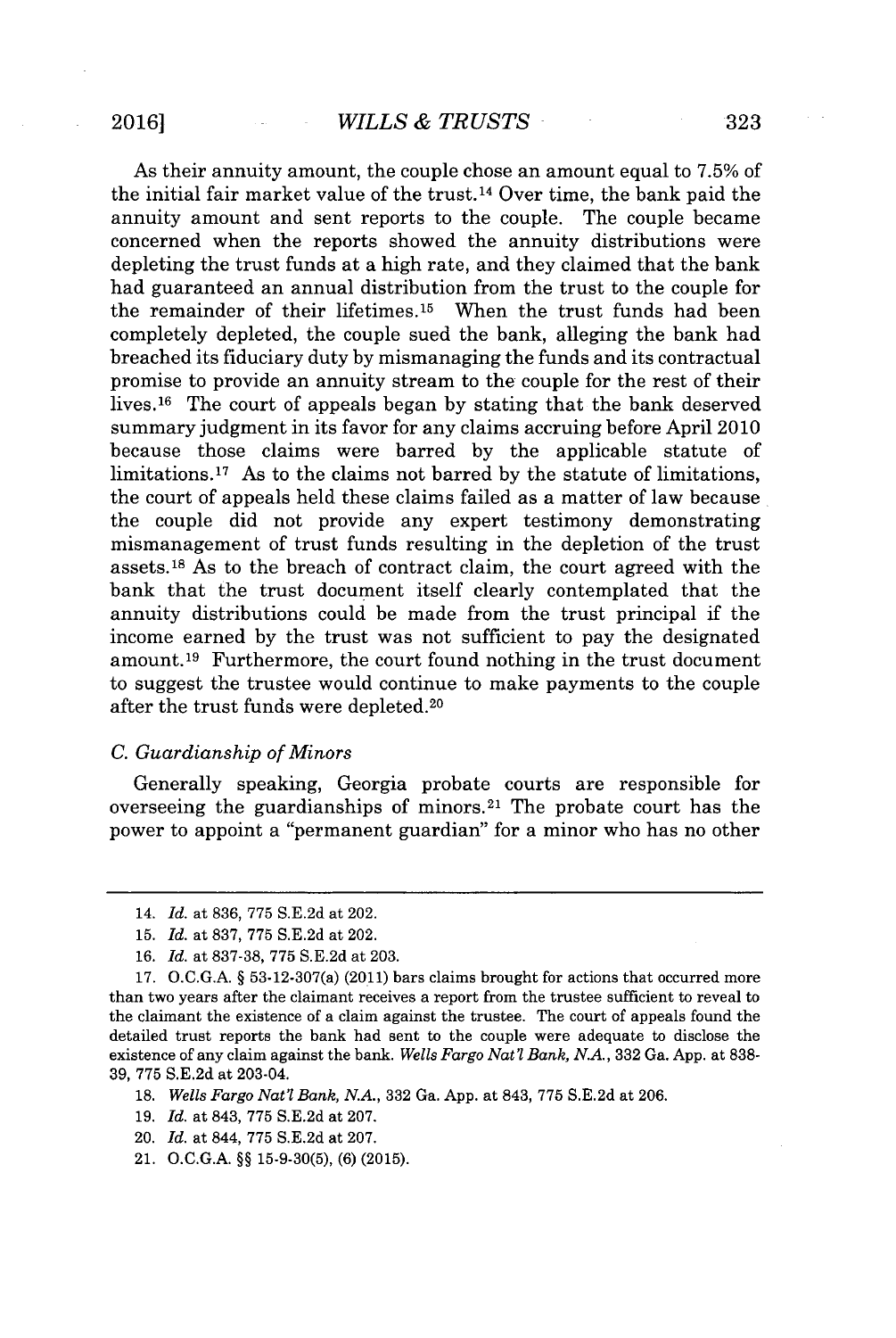parent or guardian.<sup>22</sup> This means, in the case of a child who has a living biological or adoptive father and mother, a "permanent guardian" can only be appointed **by** the probate court for the minor child if the biological or adoptive father's and mother's parental rights have been terminated or voluntarily relinquished.<sup>23</sup> The Georgia Juvenile Code.<sup>24</sup> which in some situations allows a juvenile court to appoint a "permanent guardian," does not take the same approach.<sup>25</sup> The juvenile court may place a "dependent child"<sup>26</sup> in a "permanent placement," which may include placement of the child with a "permanent guardian."<sup>27</sup> However, placement **by** the juvenile court of a child with a "permanent guardian" does not contemplate that the parents' parental rights have been terminated or relinquished; in fact, placement with a "permanent guardianship" is an alternative to the termination of the parents' parental rights. In a petition for the appointment of a permanent guardian filed in the juvenile court, the petitioner must state that termination of parental rights is not in the best interests of the minor. <sup>28</sup> In addition, a permanent guardianship order issued **by** a juvenile court must include "a reasonable visitation schedule which allows the child **...** to maintain meaningful contact with his or her parents. **. . ."29** Thus, unlike a permanent guardianship ordered **by** a probate court-which is typically contemplated to continue until the minor reaches the age of

<sup>22.</sup> **O.C.G.A. §** 29-2-14 **(2007).** This section refers to a minor who has "no natural guardian, testamentary guardian, or permanent guardian." **O.C.G.A. § 29-2-3(b) (2007)** states that "each parent shall be the natural guardian of any minor child of the parent. **. . ." A** "parent" is defined in **O.C.G.A. § 29-1-1(13) (2007)** as "a biological or adoptive father or mother whose parental rights have not been surrendered or terminated. **. . ."**

**<sup>23.</sup>** *See* MARY F. RADFORD, GEORGIA GUARDIANSHIP **AND** CONSERVATORSHIP **§§ 2:6, 2:11 (2015-16** ed.).

<sup>24.</sup> The Georgia Juvenile Code appears in Chapter **11** of Title **15** of the **O.C.G.A.** The Juvenile Code was substantially revised **by** the Georgia legislature in **2013.** Ga. H.R. Bill 242 **§ 1-1,** Reg. Sess., **2013** Ga. Laws **295.** The case that is discussed in this subsection was initiated under the former Juvenile Code. However, the **2013** revisions to the Juvenile Code were not germane to the issues discussed in this case.

**<sup>25.</sup>** For an in-depth discussion of the appointment of a permanent guardian under the Juvenile Code, see RADFORD, **GEORGIA** GUARDIANSHIP **AND** CONSERVATORSHIP, *supra* note **23,** at **§** 2:12.

**<sup>26.</sup> A** "dependent child" is "a child who: **(A)** Has been abused or neglected and is in need of the protection of the [uvenile] court: (B) Has been placed for care or adoption in violation of law; or **(C)** Is without his or her parent, guardian, or legal custodian." **O.C.G.A. § 15-11-** 2(22) **(2015).**

**<sup>27.</sup> O.C.G.A. §§** 15-11-2(54), **-10 (2015).**

**<sup>28.</sup> O.C.G.A. §** 15-11-241(4)(B) **(2015).**

**<sup>29.</sup> O.C.G.A. §** 15-11-242(a)(3) **(2015).**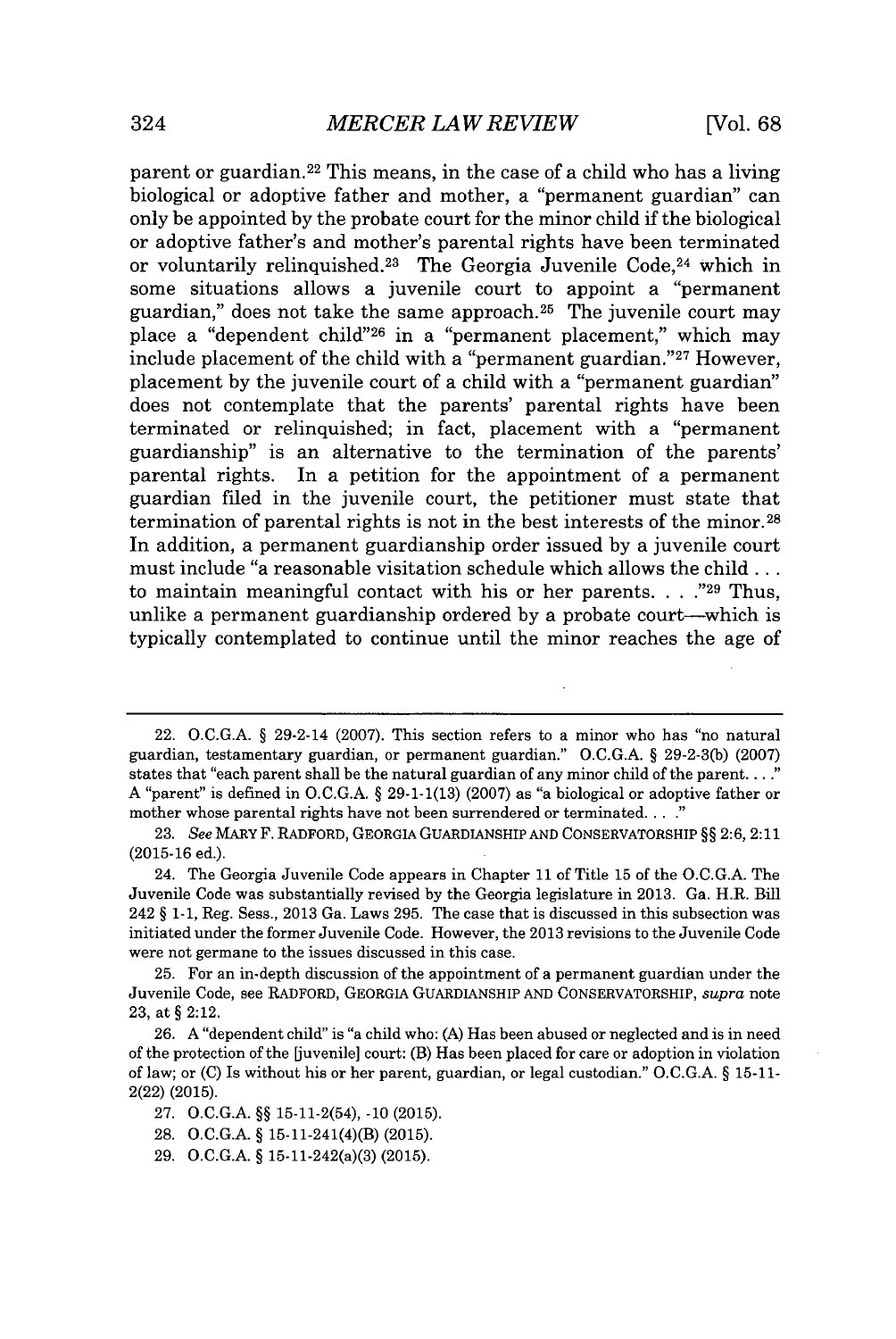majority or sooner dieS<sup>30</sup>-a permanent guardianship established **by** a juvenile court may terminate, and the child may be returned to his or her parents while the child is still a minor.<sup>31</sup>

In *In the Interest of MF.,3<sup>2</sup>*the juvenile court placed the minor into a permanent guardianship due to the substance abuse of her parents.3 3 The father later sought to terminate the permanent guardianship when he had resolved his addiction problems. **O.C.G.A. §** 15-11-244(c) <sup>34</sup>allows the juvenile court to modify, vacate, or revoke a permanent guardianship,

upon a finding, **by** clear and convincing evidence, that there has been a material change in the circumstances of the child who was adjudicated as a dependent child or the guardian and that such modification, vacation, or revocation of the guardianship order and the appointment of a new guardian is in the best interests of the child.<sup>35</sup>

The juvenile court in this case refused to vacate the guardianship because it did not find a change in the circumstances of the father that fell within the types of changes contemplated by the statute.<sup>36</sup> The Georgia Supreme Court disagreed with the juvenile court.<sup>37</sup> First, the supreme court pointed out that a permanent guardianship is granted **by** a juvenile court only after it determines that a termination of parental rights is not warranted.<sup>38</sup> Thus, the father's parental rights remained intact. Second, the supreme court stated a permanent guardianship granted **by** a juvenile court is "presumptively permanent, in the sense that the permanent guardians are vested with parental power indefinitely, and a heavy burden is put upon those who would seek to change or undo the guardianship **... ."39** The court also noted that the law recognizes a presumption that a child ordinarily belongs in the custody and care of her parents.<sup>40</sup> Thus, the court determined the change in the father's circumstances clearly fell within the type of change contemplated by the statute.<sup>41</sup> Finally, the court discussed the fact that any other

- **37.** *Id.* at 141, **780 S.E.2d** at **295.**
- **38.** *Id.* at 142, **780 S.E.2d** at **295.**
- **39.** *Id.* at 142, **780 S.E.2d** at **296.**
- 40. *Id.* at 144, **780 S.E.2d** at **296.**
- 41. *Id.* at 144, **780 S.E.2d** at **296-97.**

**<sup>30.</sup> O.C.G.A. §** 29-2-30(a) **(2007).**

**<sup>31.</sup> O.C.G.A. §** 15-11-244(c) **(2015).**

**<sup>32. 298</sup>** Ga. **138, 780 S.E.2d 291 (2015).**

**<sup>33.</sup>** *Id.* at **138-39, 780 S.E.2d** at **293.**

<sup>34.</sup> **O.C.G.A. §** 15-11-244(c) **(2015).**

**<sup>35.</sup>** *In the Interest of M.F,* **298** Ga. at 141-42, **780 S.E.2d** at **295** (quoting **O.C.G.A. § 15-** 11-244(c)).

**<sup>36.</sup>** *Id* at 140-42, **780 S.E.2d** at **293-95.**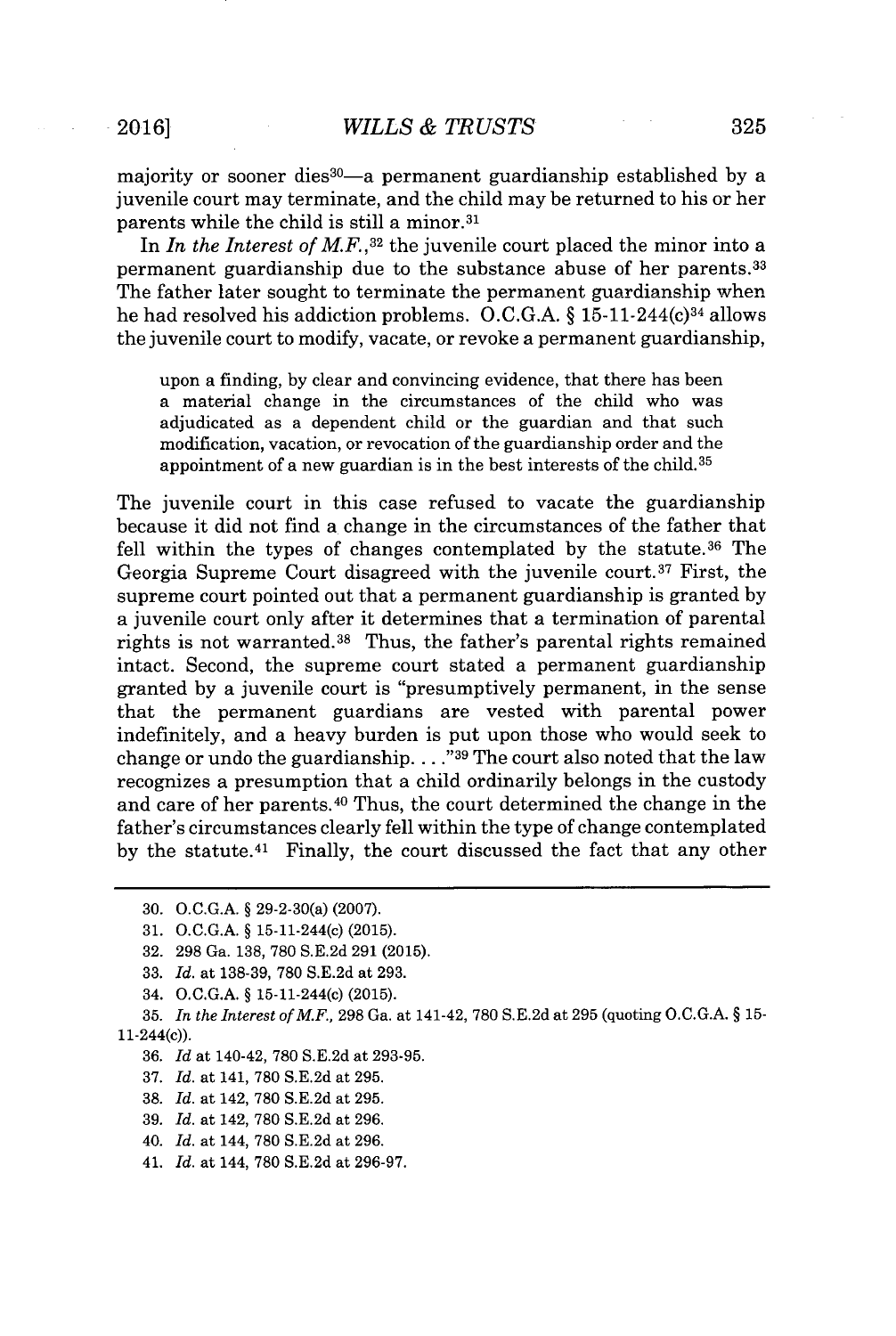reading of the statute would call into question its constitutionality. The court pointed out the presumption in favor of parental custody is not just "a presumption of the statutory and common law, but it has roots in the fundamental constitutional rights of parents" to direct the upbringing of their children. $42$  Thus, to the degree there was any ambiguity in the statute, the court chose to invoke "the doctrine of constitutional doubt and construe the statute so as to avoid the serious constitutional concerns" another construction might raise.<sup>43</sup>

#### II. GEORGIA LEGISLATION

#### *A. Uniform Guardianship and Conservatorship Proceedings Jurisdiction Act*

In **2016,** the Georgia legislature added a new chapter to Title **29** of the Georgia Code. <sup>44</sup>Title **29** contains the statutes dealing with the guardianship and conservatorship of minors and incapacitated adults. <sup>45</sup> The new chapter, Chapter **11,** is entitled the "Uniform Adult Guardianship and Conservatorship Proceedings Jurisdiction Act" (the Act).<sup>46</sup> The Act addresses issues that arise when an adult who is the subject of guardianship or conservatorship proceedings (the guardianship or conservatorship proceedings (the respondent) $47$  has contacts with two or more states, thus raising the question of which state should exercise jurisdiction over the proceedings.<sup>48</sup> Under the new Act, the court that has exclusive jurisdiction over the guardianship or conservatorship proceeding is the appropriate court in the "home state" of the respondent. $49$  The respondent's "home state" is,

the state in which the respondent was physically present, including any period of temporary absence, for at least six consecutive months

45. For an in-depth analysis of Title **29,** see RADFORD, GEORGIA GUARDIANSHIP **AND** CONSERVATORSHIP, *supra* note **23.**

46. **O.C.G.A. § 29-11-1 (2007 &** Supp. **2016).** The Act is modeled after the Uniform Adult Guardianship and Protective Proceedings Jurisdiction Act **(2007)** that was drafted **by** the National Conference of Commissioners on Uniform State Laws, **C 2007.**

47. **O.C.G.A. § 29-11-2(12) (2007 &** Supp. **2016).**

48. In **2013,** the Georgia legislature made an initial attempt to address this issue, as was discussed in Mary F. Radford, *Wills, Trusts, Guardianships, and Fiduciary Administration,* **65** MERCER L. REV. **295, 307-09 (2013).**

49. **O.C.G.A. §§ 29-11-11** to -12 **(2007 &** Supp. **2016).**

<sup>42.</sup> *Id.* at 144-45, **780 S.E.2d** at **297.**

<sup>43.</sup> *Id.* at 145, **780 S.E.2d** at **298.**

<sup>44.</sup> Ga. H.R. Bill 954, Reg. Sess. **(2016)** (amending **O.C.G.A.** tit. **29** ch. **11 (2007 &** Supp. **2016)).** The new chapter applies to guardianship and conservatorship proceedings commenced on or after the effective date. **O.C.G.A. §** 29-11-42 **(2007 &** Supp. **2016).**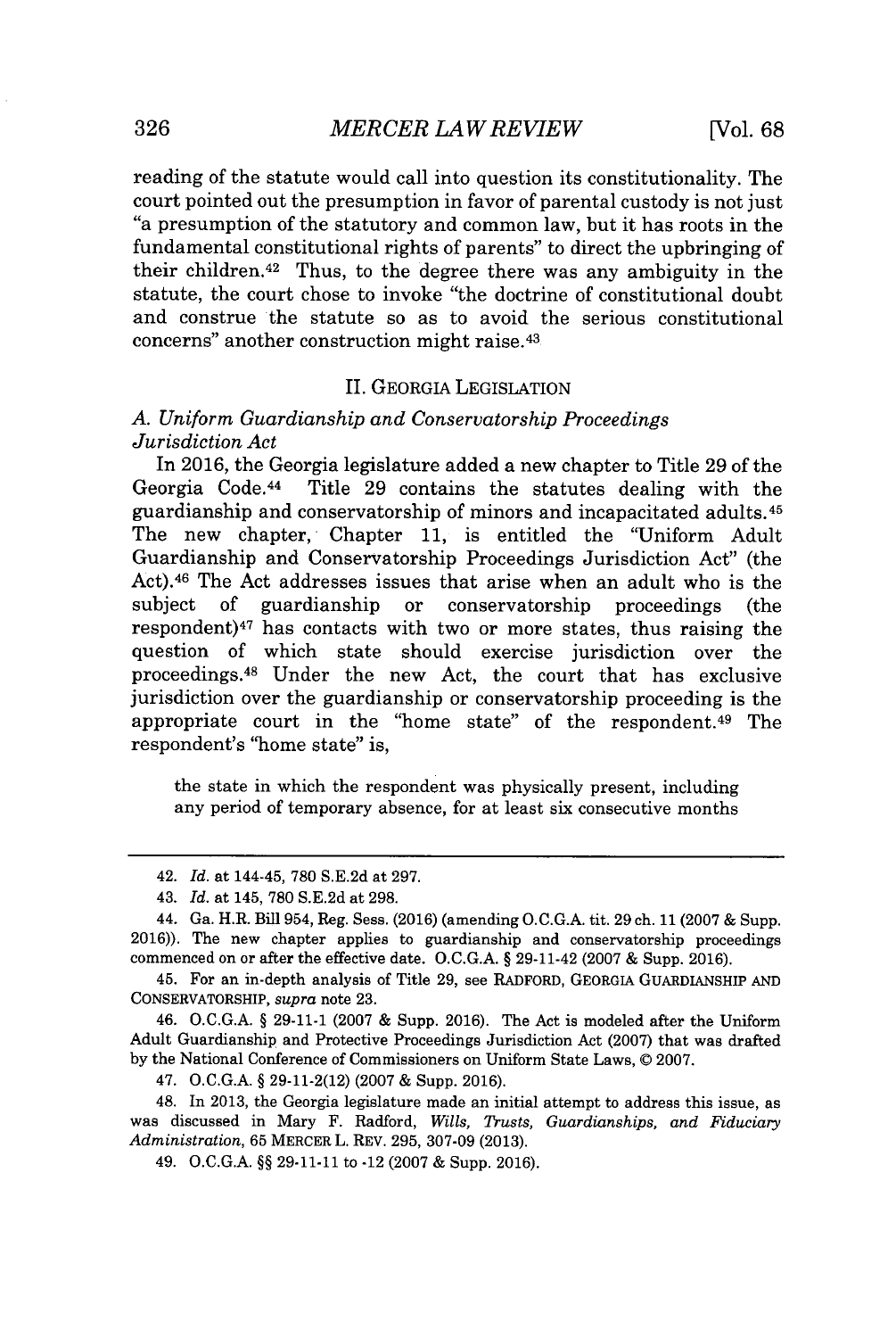immediately before the filing of a petition for a conservatorship order or the appointment of a guardian or, if none, the state in which the respondent was physically present, including any period of temporary absence, for at least six consecutive months ending within the six months prior to the filing of the petition. <sup>50</sup>

If the respondent does not have a home state, if that state declines to exercise jurisdiction, or if a petition has not been filed in the home state, then jurisdiction lies in a "significant-connection state."5 1 **A** "significantconnection state" is a state, "other than the home state, with which a respondent has a significant connection other than mere physical presence and in which substantial evidence concerning the respondent is available." <sup>52</sup>**A** Georgia court that is neither the home state court nor a significant-connection state court will only have jurisdiction if the courts of those states have declined to exercise jurisdiction because the Georgia court is the more appropriate forum, and the exercise of jurisdiction is consistent with the Georgia and federal constitutions. 53. Alternatively, a Georgia court may exercise "special jurisdiction" to **(1)** appoint an emergency guardian for up to **90** days for an adult who is physically present in Georgia; (2) appoint a conservator to handle Georgia real or tangible personal property; or **(3)** appoint a guardian or conservator for an individual when a guardianship or conservatorship from another state is in the process of being transferred to Georgia. <sup>54</sup>The new chapter of Title **29** also contains provisions that **(1)** encourage communication and cooperation among courts of different states when a guardianship or conservatorship touches more than one state;<sup>55</sup> $(2)$  govern the transfer of guardianships and conservatorships between states;<sup>56</sup> and (3) allow for

**<sup>50.</sup> O.C.G.A. § 29-11-2(6) (2007 &** Supp. **2016).**

**<sup>51.</sup> O.C.G.A. § 29-11-12(2) (2007 &** Supp. **2016).**

**<sup>52.</sup> O.C.G.A. § 29-11-2(13) (2007 &** Supp. **2016).** Factors that must be used **by** a court to determine whether the respondent has a significant connection with the state include:

<sup>&</sup>quot;(1) The location of the respondent's family and other persons required to be notified of the guardianship proceeding or conservatorship proceeding; (2) The length of time the respondent at any time was physically present in the state and the duration of any absence; **(3)** The location of the respondent's property; (4) The extent **to** which the respondent has ties to the state such as voting registration, state or local tax return filing, vehicle registration, driver's license, social relationship, and receipt of services; and **(5)** The extent to which the respondent considers or, in the absence of an impairment of mental faculties, would consider himself or herself to have a significant connection with the state."

**O.C.G.A. § 29-11-10 (2007 &** Supp. **2016).**

**<sup>53.</sup> O.C.G.A. § 29-11-12(3) (2007 &** Supp. **2016).**

<sup>54.</sup> **O.C.G.A. §§ 29-11-13,** -20 **(2007 &** Supp. **2016).**

**<sup>55.</sup> O.C.G.A. §§ 29-11-3** to **-6 (2007 &** Supp. **2016).**

**<sup>56.</sup> O.C.G.A. §§ 29-11-20** to -21 **(2007 &** Supp. **2016).**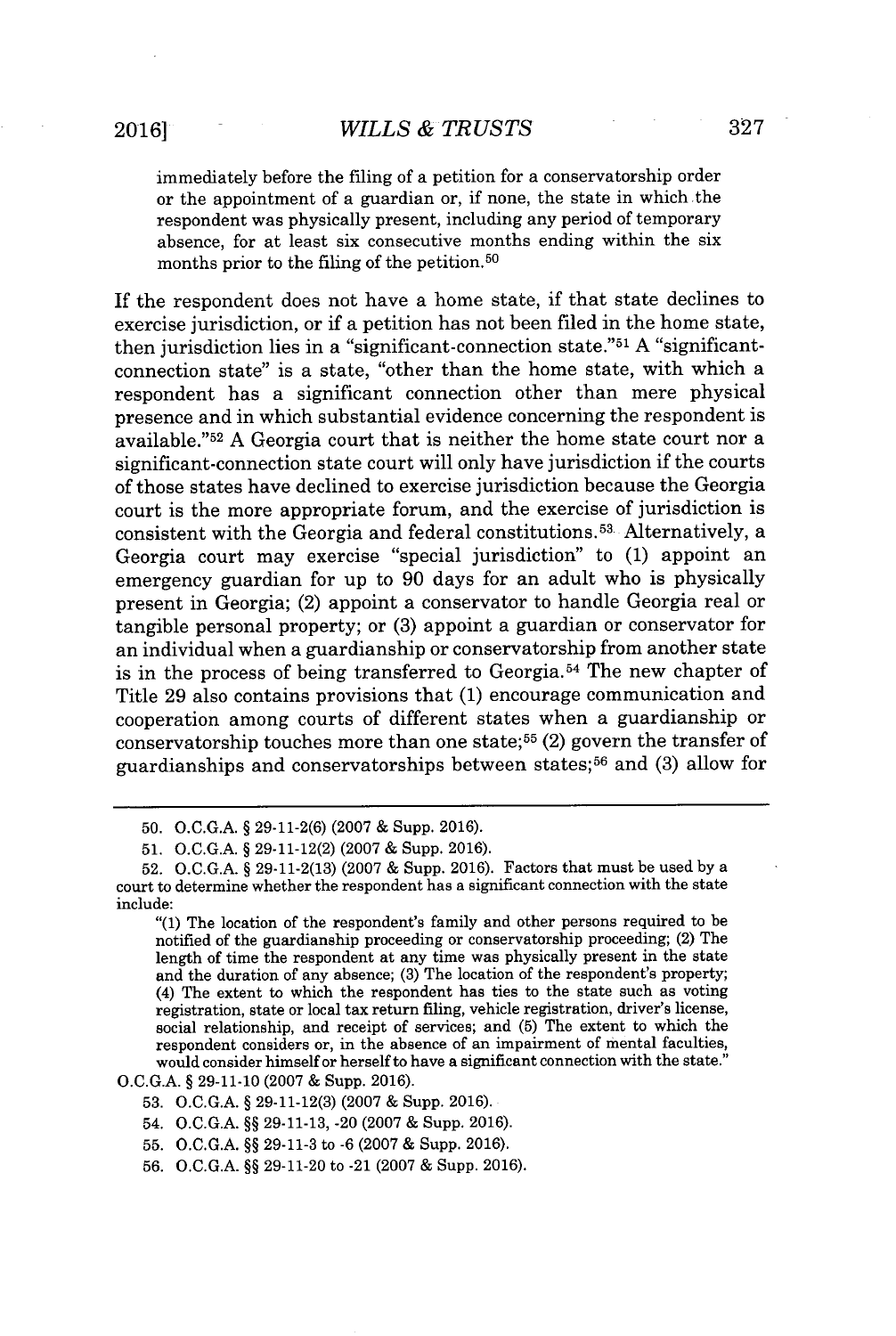the registration in Georgia of guardianship and conservatorship orders issued by a court of another state.<sup>57</sup>

#### *B. Voluntary Legitimation*

The Georgia Probate Code enumerates a number of circumstances under which a child born out of wedlock is considered an heir of the child's father for intestacy purposes.<sup>58</sup> For example, a child may inherit from the father when an order of legitimation has been entered pursuant to **"[O.C.G.A.] § 19-7-22** or such other authority as may be provided **by** law."<sup>59</sup>**O.C.G.A.** *§* **19-7-22(c) <sup>6</sup> <sup>o</sup>**allows a father to petition the superior court to have the relationship with his non-marital child rendered legitimate.<sup>61</sup> Inherent in this process is a finding by the court that the legitimation is in the best interests of the child.<sup>62</sup> In 2005, the Georgia legislature amended **O.C.G.A.** *§* **19-7-22** to add an additional method for legitimating a child other than the court proceeding contemplated **by O.C.G.A.** *§* 19-7-22(c). Under **O.C.G.A. § 19-7-22(g)(2), <sup>63</sup>**as amended, the mother and father of a child born out of wedlock could render the father-<br>child relationship legitimate merely by signing a voluntary legitimate merely by signing a voluntary acknowledgment of paternity that also included an acknowledgment of legitimation.<sup>64</sup> No court intervention or order was necessary in such a case.<sup>65</sup>It remained unclear whether such a voluntary legitimation could result in the child gaining inheritance rights from the father.<sup>66</sup>

**61.** *Id.*

- **63. O.C.G.A. § 19-7-22(g)(2) (2015).**
- 64. Ga. **S.** Bill **53,** Reg. Sess., **2005** Ga. Laws 1491.

**<sup>57.</sup> O.C.G.A. §§ 29-11-30** to **-32 (2007 &** Supp. **2016).**

**<sup>58.</sup>** *See* RADFORD, REDFEARN, *supra* note 2, at **§ 9:5** for a discussion of the inheritance rights of children born out of wedlock and their parents.

**<sup>59.</sup> O.C.G.A. §** 53-2-3(2)(A)(i) (2011).

**<sup>60.</sup> O.C.G.A. §** 19-7-22(c) **(2015 &** Supp. **2016).**

**<sup>62.</sup>** *See In re* Estate of Hawkins, **328** Ga. **App.** 436, 442, **762 S.E.2d** 149, 154 (2014).

**<sup>65.</sup>** In **2008,** the Georgia legislature added **O.C.G.A. § 19-7-21.1,** which describes the method of accomplishing this "acknowledgment of legitimation" in detail. Ga. **S.** Bill **88, 2008** Ga. Laws **667.**

**<sup>66.</sup>** Under **O.C.G.A. § 19-7-22(d)(1) (2015 &** Supp. **2016)** (formerly **O.C.G.A. § 19-7-** 22(c)), which relates to a legitimation order rendered **by** the superior court, the court's order would result in the father and child being able to inherit from each other in the same manner as if the child had been born in wedlock. **O.C.G.A. § 19-7-22(g)** (now repealed) was silent as to whether a voluntary acknowledgement of legitimation signed **by** the mother and the father would have the same result.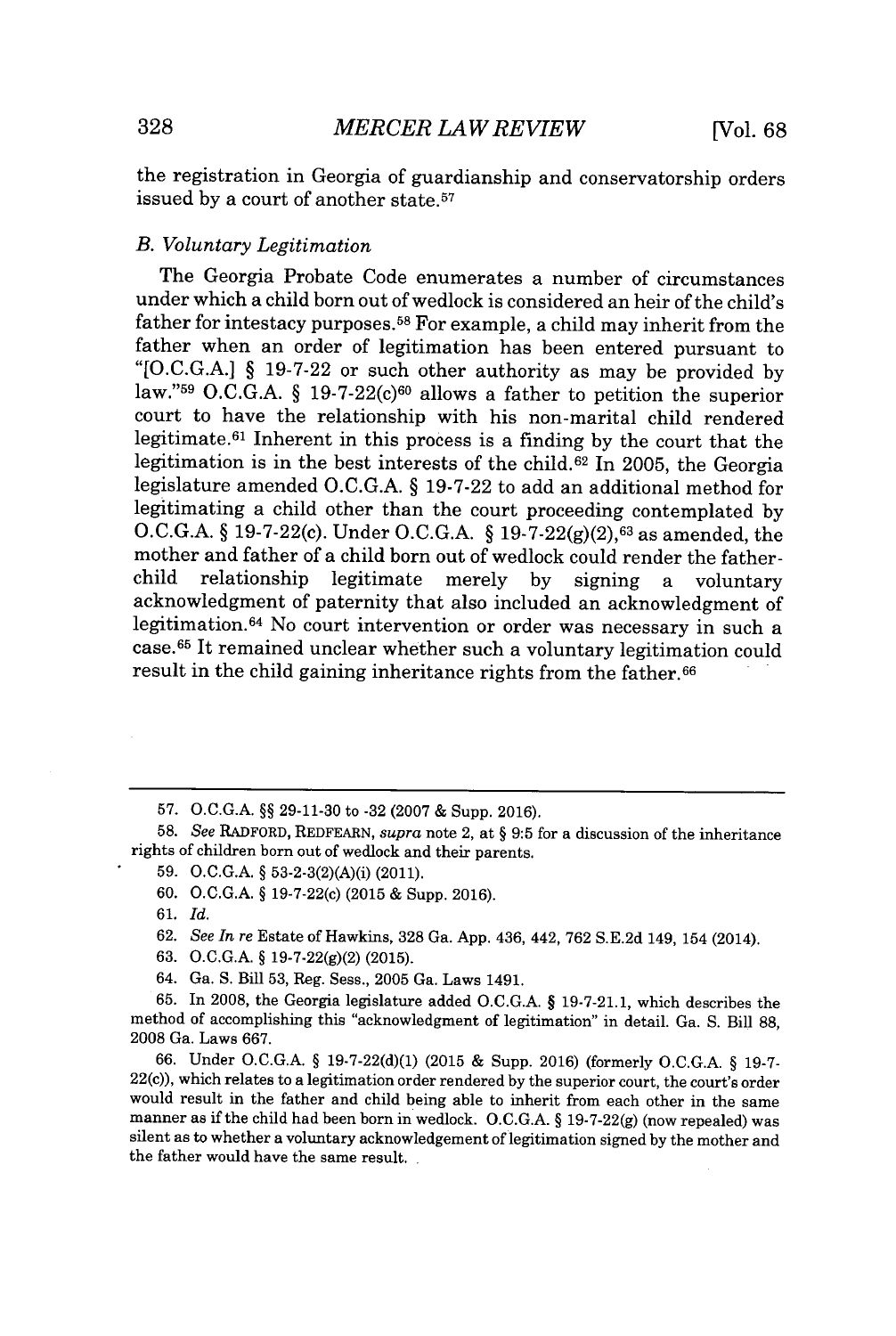In 2014, in *In re Estate of Hawkins,<sup>67</sup>a* man who knew he was not the biological father of a child nevertheless joined with the child's mother in signing a voluntary acknowledgment of legitimation.<sup>68</sup> When the man died intestate, the mother sought to have the child declared as the father's sole heir.<sup>69</sup> The court of appeals affirmed the probate court's refusal to recognize the child as the father's heir.<sup>70</sup> In a special concurrence, Judge Michael Boggs harshly criticized the statutes that allowed the voluntary legitimation of a child without the "objective scrutiny" provided by a judicial legitimation.<sup>71</sup> Judge Boggs called upon the Georgia legislature to remedy the problems inherent in this "seemingly well intentioned but flawed process."<sup>72</sup> The Georgia legislature responded to Judge Boggs' plea in **2016** with the enactment of S.B. 64,7 which repealed the process **by** which two individuals could voluntarily legitimate a child without court supervision.<sup>74</sup> The Georgia General Assembly repealed **O.C.G.A. § 19-7-21.175** in its entirety.7 6 In addition, the legislature repealed **O.C.G.A. § 19-7-22(g)** (the section that allowed a voluntary acknowledgment of legitimation) and amended **O.C.G.A. § 19-7-22** to clarify that only the biological father of a child born out of wedlock could petition the superior court to render his relationship with the child legitimate.<sup>77</sup> The Act also clarified that the court could issue an order legitimating the child only if the order is in the best interests of the child.<sup>78</sup>

**68.** *In re Estate of Hawkins,* **328** Ga. **App.** at **436-37, 762 S.E.2d** at **150-51.**

- **73.** Ga. **S.** Bill 64, Reg. Sess. **(2016).**
- 74. *Id.*
- **75. O.C.G.A.** *§* **19-7-21.1 (2015).**
- **76.** Ga. **S.** Bill 64 *§* 2, Reg. Sess. **(2016).**

**77.** *Id. §* **3.** The Act directed the court to ensure the petitioner is in fact the biological father of the child and allows the court to order the petitioner, the child's mother, and the child to undergo genetic testing to provide such proof. *Id.* (amending **O.C.G.A.** *§* **19-7- 22(g)(1),** renumbered as subsection (h)).

**78.** *Id. §* **3** (amending **O.C.G.A.** *§* 19-7-22(c), renumbered as subsection **(d)).** The bill also repealed in its entirety an act that had been signed **by** the Governor earlier the same day. *See id.* This other act would have allowed parents or legal guardians of children, through the use of a power of attorney, to delegate the care and custody of a child to a relative for the period of up to one year. No court supervision would have been required for such a power of attorney to be effective. Ga. **S.** Bill **3,** Reg. Sess. **(2016).**

**<sup>67. 328</sup>** Ga. **App.** 436, **762 S.E.2d** 149 (2014). This case is discussed in Radford, *Wills, supra* note **1,** at **273-75.**

**<sup>69.</sup>** *Id.*

**<sup>70.</sup>** *Id.* at 436, **762 S.E.2d** at **150.**

**<sup>71.</sup>** *Id.* at 442, **762 S.E.2d** at 154.

**<sup>72.</sup>** *Id.* at 446, **762 S.E.2d** at **157.**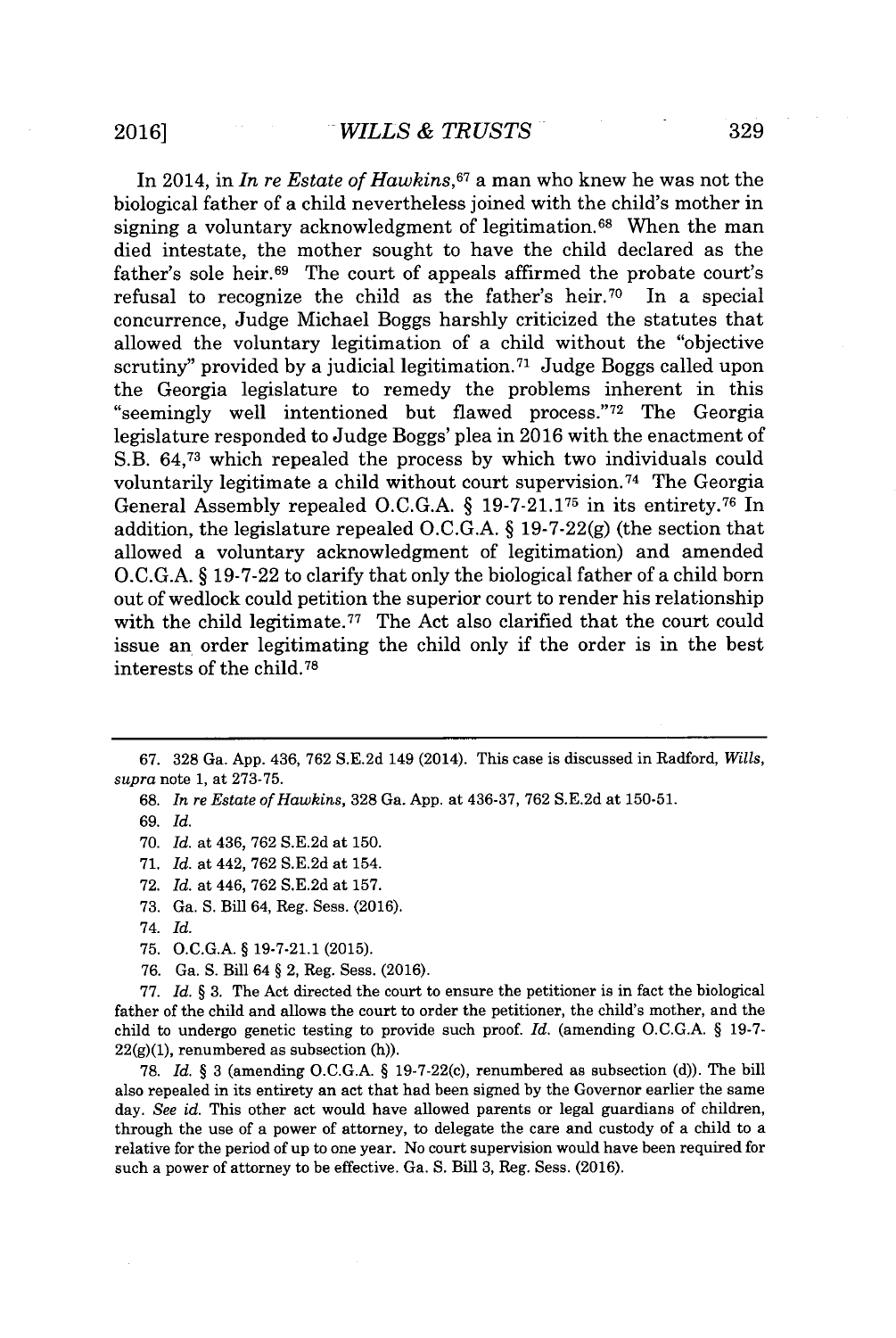#### *C. Year's Support*

In Georgia, the surviving spouse and minor children of an individual who dies, with or without a will, are entitled to request the probate court for an award of property from the decedent's estate in the form of "year's support."<sup>79</sup> When certain real property is awarded as year's support, the property taxes accrued on that property for the years prior to the decedent's death and the year of death are divested.<sup>80</sup>Prior to **2016,** this property tax divestment applied to any real property owned **by** the decedent that was a part of the year's support award.<sup>81</sup> Beginning in **2016,** under amended **O.C.G.A. § 53-3-4,82** the property to which this divestment applies is restricted to the decedent's "homestead."<sup>83</sup>**A** decedent's "homestead" is defined as,

the real property owned **by** and in possession of the applicant on January **1** of the taxable year and upon which the applicant resides including, but not limited to, the land immediately surrounding the residence to which the applicant has a right of possession under a bona fide claim of ownership. <sup>84</sup>

If there is no homestead, then the divestment of taxes will apply to other real property that is set apart.85

#### *D. Appellate Jurisdiction Reform Act of 2016*

Under Article VI, Section Six, Paragraph Three of the Georgia Constitution, "[u]nless otherwise provided **by** law," the Supreme Court of Georgia has direct appellate jurisdiction over, among other cases, "[a]ll equity cases" and "[a]ll cases involving **wills." <sup>86</sup>**Until **2016,** there was no law that provided otherwise, so the appeal of a trust case ("equity")<sup>87</sup> or

84. This definition appears in **O.C.G.A.** *§* 48-5-40 (2011 **&** Supp. **2016),** which is crossreferenced in **O.C.G.A.** *§* 53-3-4(a).

- **85. O.C.G.A.** *§* **53-3-4(b)(2).**
- **86. GA. CONST.** art. VI, *§* **6,** para. **3(2)-(3).**

**87.** However, as discussed in *Durham v. Durham,* **291** Ga. **231, 231, 728 S.E.2d 627, 628-29** (2012) and *Warren v. Board of Regents of the University System of Georgia,* **272** Ga. 142, 144, **527 S.E.2d 523** (2000), the mere fact that a case involved the administration of a

**<sup>79.</sup> O.C.G.A.** *§* **53-3-1** (2011 **&** Supp. **2016).** "[Y]ear's support" is defined as "property for their support and maintenance for the period of 12 months from the date of the decedent's death." **O.C.G.A.** *§* 53-3-1(c). "[Y]ear's support" is discussed in depth in MARY F. RADFORD, WILLS **AND** ADMINISTRATION **IN GEORGIA** ch. **10** (West **2016-17** ed.).

**<sup>80.</sup> O.C.G.A.** *§* 53-3-4 (2011 **&** Supp. **2016).**

**<sup>81.</sup> O.C.G.A.** *§* **53-3-1** (2011).

**<sup>82.</sup> O.C.G.A.** *§* 53-3-4 (Supp. **2016).**

**<sup>83.</sup> O.C.G.A.** *§* **53-3-4(b)(1)** (amended **by** Ga. H.R. Bill 547 *§* **1,** Reg. Sess. **(2016)).**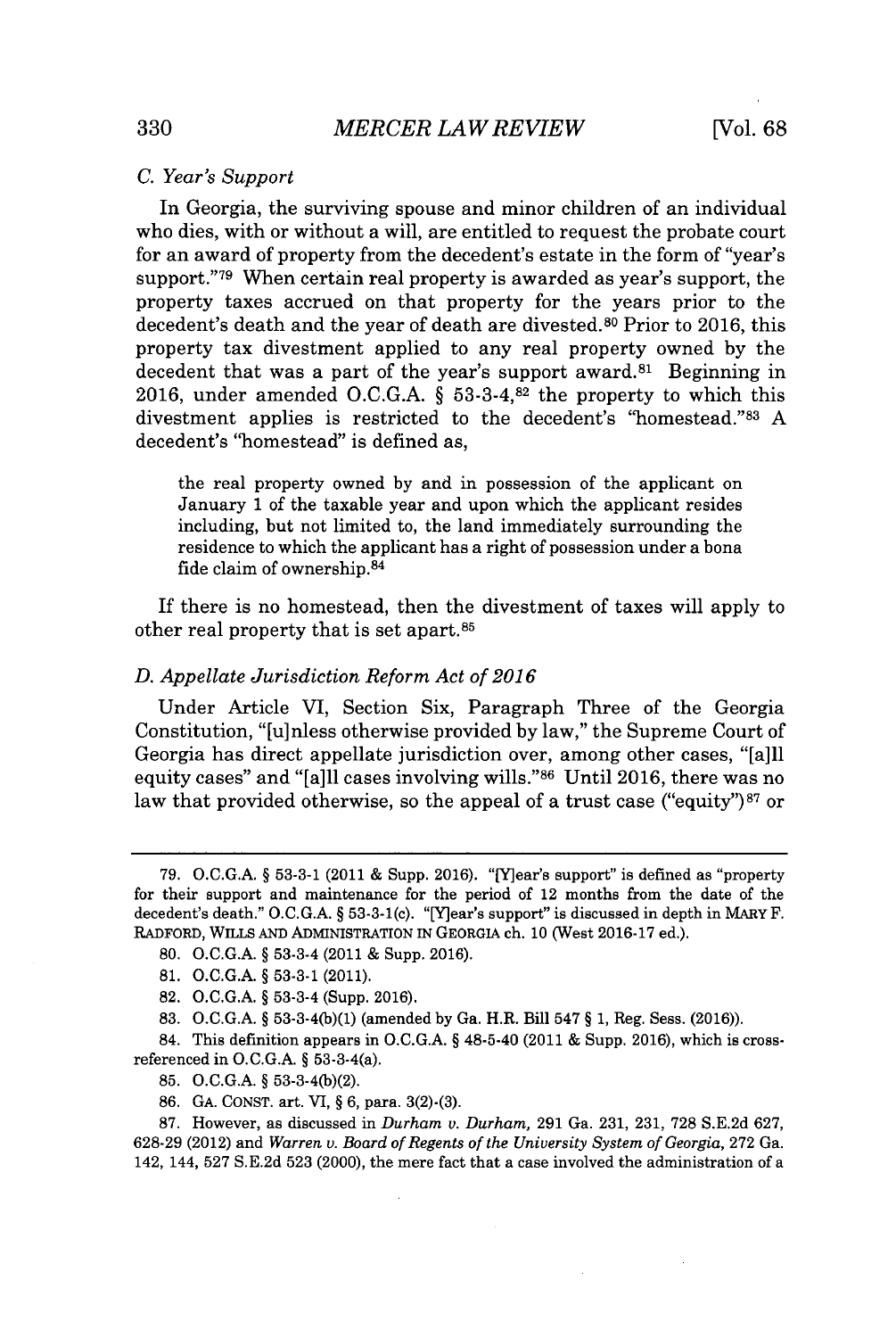a case involving a will would usually be made directly to the Georgia Supreme Court rather than to the Georgia Court of Appeals. In **2016,** the Georgia General Assembly enacted **O.C.G.A.** *§* **15-3-3.1,88** which provides that the court of appeals rather than the supreme court shall have appellate jurisdiction over equity cases  $89$  and cases involving wills.  $90$ Even if a case involving a trust or will is appealed directly to the Georgia Court of Appeals, the Georgia Supreme Court "may review **by** certiorari cases in the Court of Appeals which are of gravity or great public importance."<sup>9</sup> 1

trust did not automatically make it the type of "equity" case over which the supreme court had appellate jurisdiction.

**<sup>88.</sup> O.C.G.A. § 15-3-3.1** (Supp. **2016)** (enacted **by** Ga. H.R. Bill **927 § 3-1,** Reg. Sess. **(2016))** (eff. July **1, 2017).** Other portions of this Act were effective on May **3, 2016.** *Id.*

**<sup>89.</sup> O.C.G.A. §** 15-3-3.1(a)(2) excludes from the category of equity cases "those cases concerning proceedings in which a sentence of death was imposed or could be imposed and those cases concerning the execution of a sentence of death."

**<sup>90.</sup> O.C.G.A. §** 15-3-3.1(a).

**<sup>91.</sup> GA. CONST.** art. VI, **§ 6,** para. **5.** *See also* **O.C.G.A. § 5-6-15 (2013).**